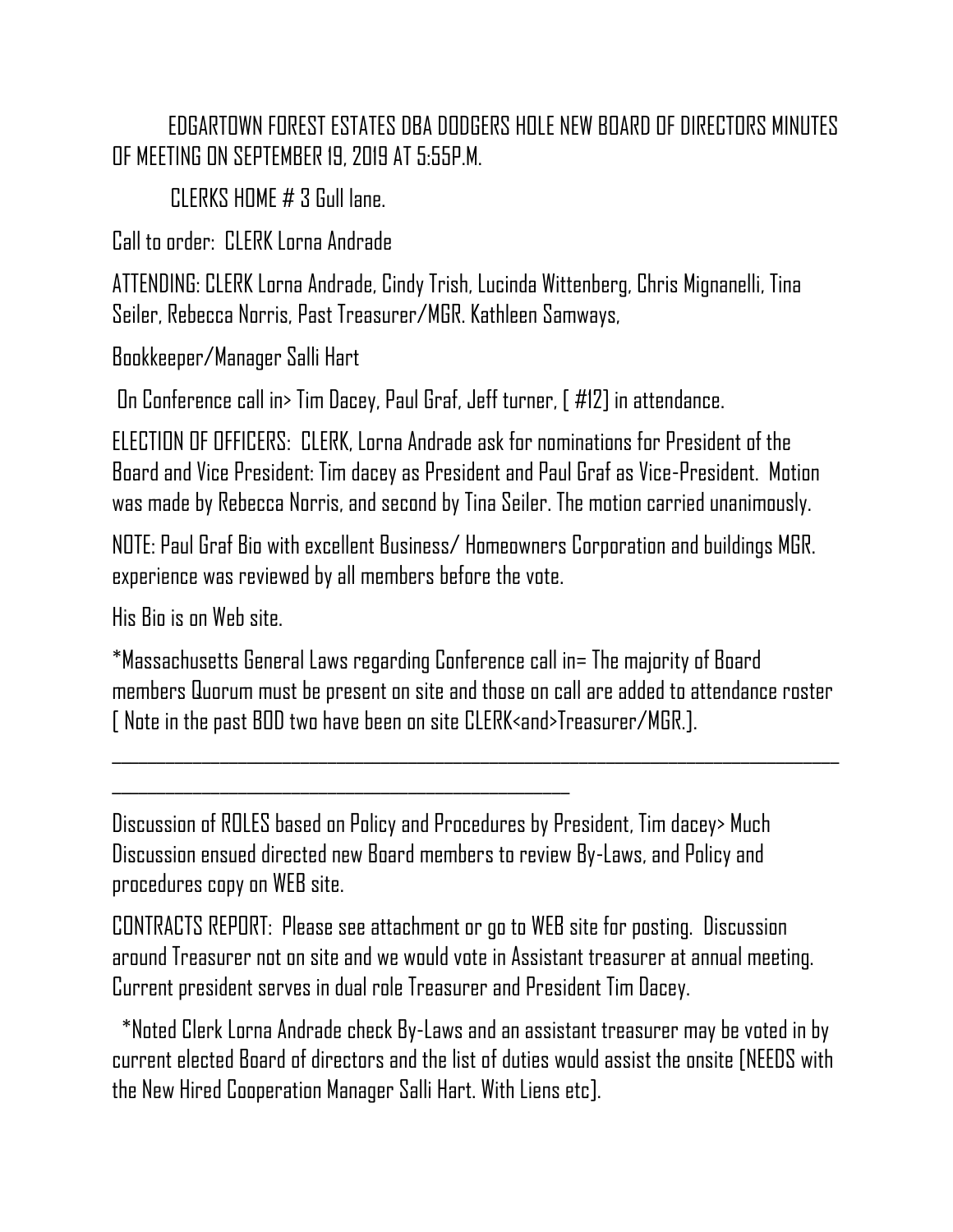[New Board member volunteered with Bookkeeping experience; Rebecca Norris appointment pending].

Fallen limbs off trees during storms: foggy Bottom moved off road > Mockingbird Lane onto Homeowners site the tree is on site of homeowner.

Snow removal contract all set for 2020.

Past Treasurer / MGR. Kathleen Samways present for any clarifications needed around contracts and treasury reports.

TREASURER REPORT: See attachment or posting on WEB site.

CALL FOR VOLUNTEER TO LEARN CLERK JOB TO BE ON THE ANNUAL BALLOT IN AUGUST.

CLERK, Lorna will meet with anyone interested in job ASAP. [ Tina Seiler interested and will meet on Sunday to review job responsibility with ongoing mentoring]

OLD BUSINESS: Motion to accept June 21, 2019 minutes by Kathleen Samways, second by Tim dacey Motion carried.

NEW BUSINESS: NEW BUSINESS MANAGER FOR CORPORATION WAS DISCUSSED WITH Salli Hart> PROPOSAL AND [OPTION # 1 WAS ACCEPTED; The Motion was made by Lorna, second by Kathleen, motion carried] STARTING 10/01/19.

1 hr. per day business week @ \$50.00 per hr.

Minimum 1 hr. pr. day which translates for budge purposes \$1,000.00 per month= \$ 12,000. Per yr.

This includes daily e-mails correspondence and voice mails response time within 24 hrs. if not less, acting as liaison with VENDORS FOR CONTRACTS. Tasks as designated by PRESIDENT and CLERK, and all task currently outlined by her contract. She is willing to be directly available by PHONE NOT

google mail. Or by e-mail for property owners ACTING AS ONSITE PROPERTY MANAGER {SALLI HART].

PURCHASE OF BLUETOOTH FOR CONFERENCE CALL IN SPEAKER: \$ 130.00, to be reimbursed to Salli Hart ASAP.